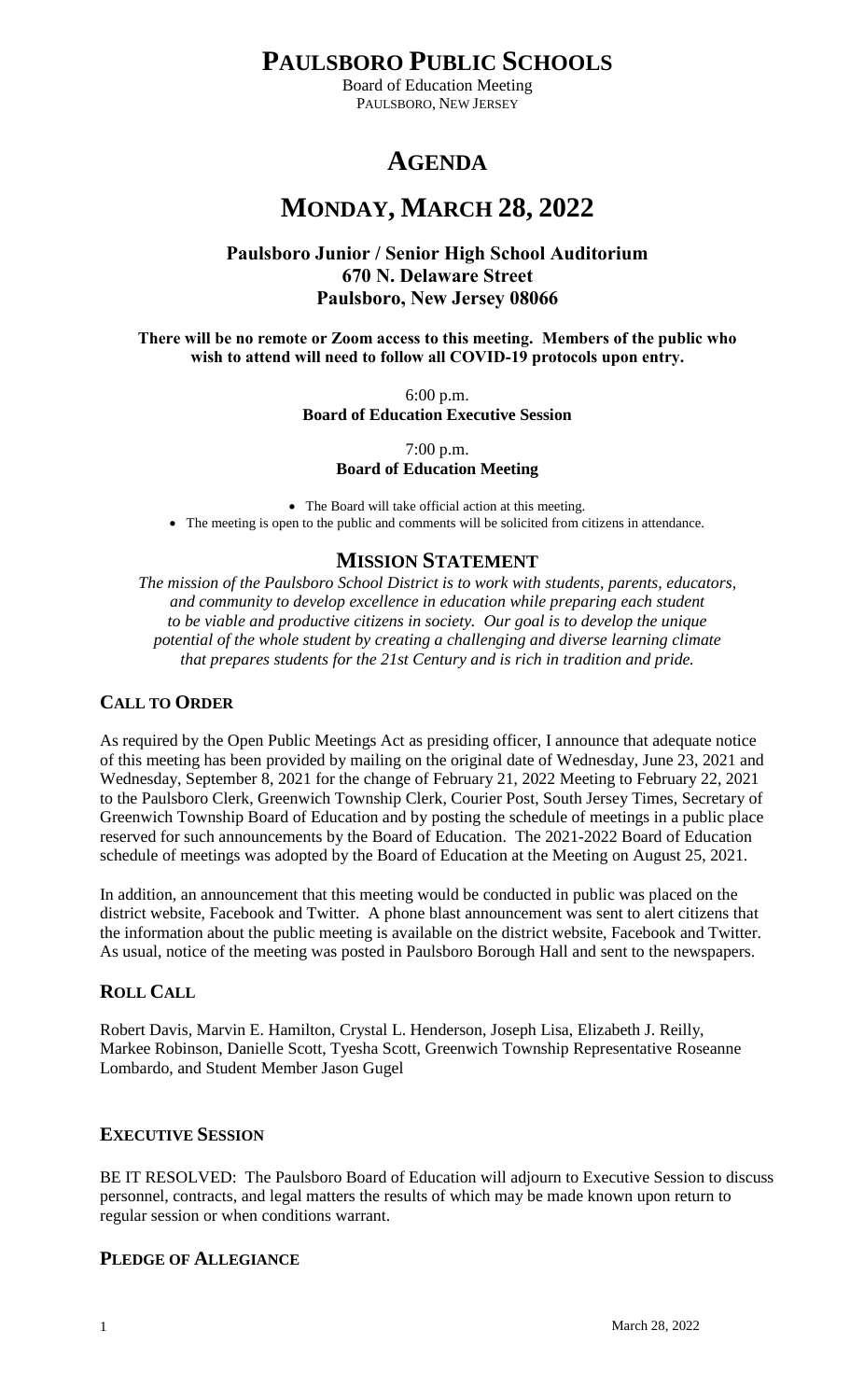1. *In a Sense, this is what we do….* Presented by Director of Curriculum & Instruction Christine Lindenmuth and Supervisor of Curriculum & Instruction Kristen Reid.

Informational: The presentation given will provide an update, future plans for academic programming and curricular revisions.

**RESOLUTIONS–** None at this time.

### **PUBLIC COMMENTS – ITEMS UNDER THE JURISDICTION OF THE BOARD OF EDUCATION**

At this time, the public may address the Board of Education. Please record your name, address, and contact information in the red book on the table.

#### **CORRESPONDENCE**

1. Letter from Board of Education member Irma R. Stevenson resigning from the Board of Education effective March 24, 2022.

#### **Recommend approval to accept this resignation.**

Informational: The Board of Education must appoint a replacement for Mrs. Stevenson within 65 days. Please find attached a copy of Paulsboro Board of Education Bylaw Number 0413 – Board Member Election and Appointments (**Attachment**)

2. Letter from Ronald McDonald House

### **NEW BUSINESS**

#### A. **TEACHER OBSERVATIONS AND NON-TENURE EVALUATION**

The Superintendent Dr. Roy Dawson III plans to review the summary information about the evaluations of non-tenured teachers with the Board of Education during the April 25, 2022 Executive Session. The Board of Education may not examine the actual evaluation reports of teachers but they can hear administrative summaries of the information. This meeting will take place prior to the Board of Education voting on contract renewal for non-tenured teachers. Rice Notices will be served to the non-tenured teachers.

Informational: In general two of the three annual observations are announced. The third observation is not announced to the teacher in advance.

#### B. **BOARD OF EDUCATION SELF-EVALUATION**

The New Jersey Department of Education requires every Board of Education to complete a self-evaluation annually. The Superintendent of Schools respectfully suggests that the Board of Education use the self-assessment process that was used successfully during the 2020- 2021 school year. (**Attachment**)

- Each member of the Board of Education independently completes the attached hard copy New Jersey School Boards Association "Board Self-Evaluation."
- Each member of the Board of Education submits their completed Self-Evaluation form to the Superintendent of Schools by Friday, May 13, 2022.
- The Superintendent and his Secretary will compile the forms in a single Self-Evaluation then include it with the June 27, 2022 agenda of the Board of Education.
- The Board of Education will review, modify, edit, etc. the Self-Evaluation at the June 2022 meeting of the Board of Education. The Board will then approve the Self-Evaluation at the June 27, 2022 meeting.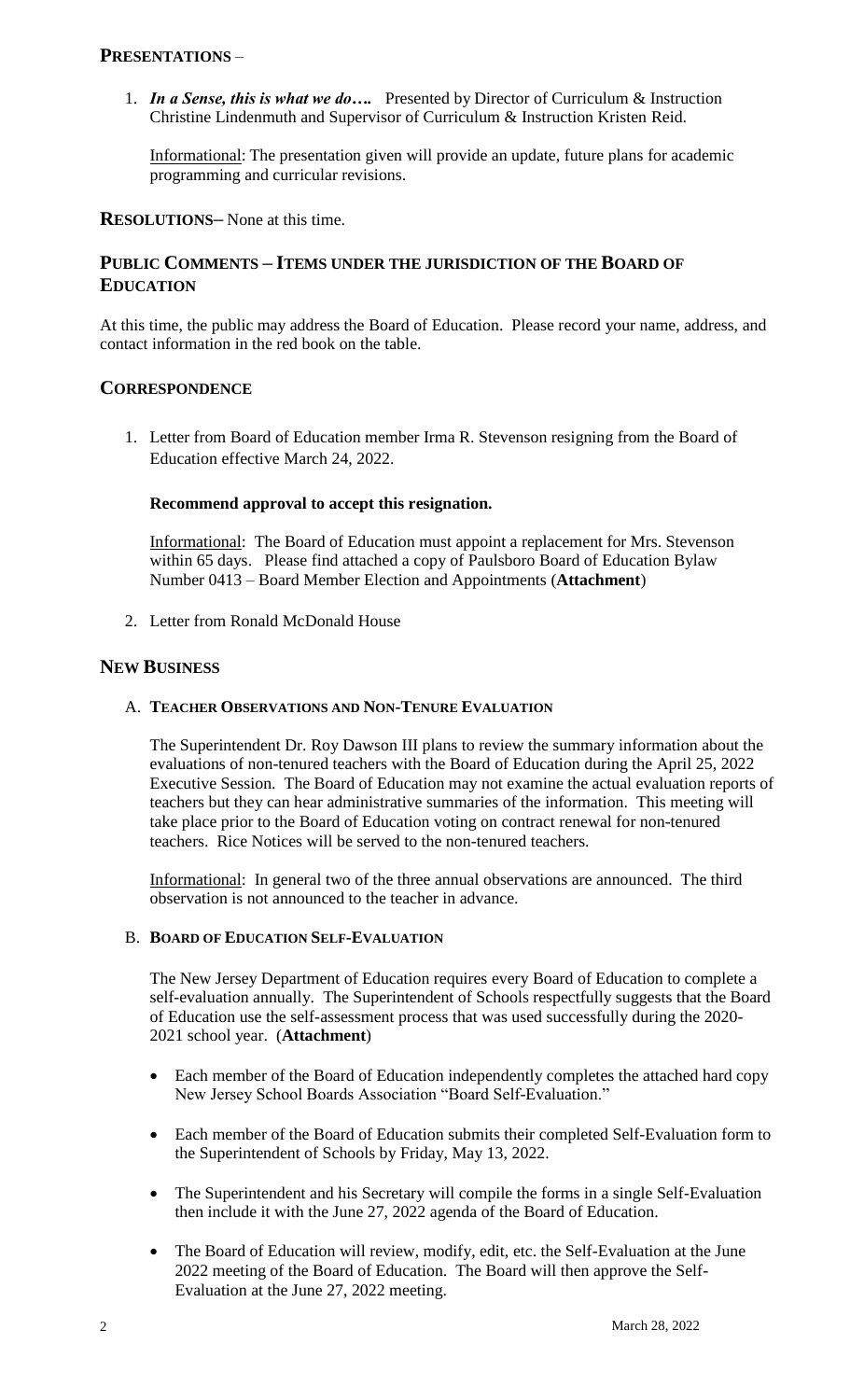Superintendent Dr. Dawson respectfully requests input from members of the Board of Education.

#### C. **EVALUATION OF THE SUPERINTENDENT OF SCHOOLS**

The New Jersey Department of Education requires every Board of Education to complete an evaluation of the Superintendent of Schools annually. The Superintendent of Schools respectfully suggests that the Board of Education use the self-assessment process that was used successfully during the 2020-2021 school year. **(Attachment**)

- Each member of the Board of Education independently completes the attached hard copy New Jersey School Boards Association Evaluation of the Superintendent of Schools.
- Each member of the Board of Education submits their completed Evaluation form to the Superintendent of Schools by Friday, May 13, 2022.
- The Superintendent and his Secretary will compile the forms in a single Evaluation form then include it with the June 27, 2022 agenda of the Board of Education.
- The Board of Education will review, modify, edit, etc. the Evaluation at the June 2022 meeting of the Board of Education. The Board will then approve the Evaluation at the June 27, 2022.

Superintendent Dr. Dawson respectfully requests input from members of the Board of Education.

#### **OLD BUSINESS:**

#### **A. 2022-2023 SCHOOL BUDGET**

At a Special Meeting conducted on March 21, 2022, the Board of Education approved the 2022-2023 School Budget for submission to the Gloucester County Office of Education for review and, hopefully, approval.

School Business Administrator Anisah Coppin will submitted the budget to the Gloucester County Office of Education on March 28, 2022 as per New Jersey Department of Education guidelines.

The Public Hearing for the 2022-2023 School Budget is scheduled for April 25, 2022.

**PENDING ITEMS: –** None at this time.

#### **BOARD BUSINESS:**

**PAULSBORO BOARD OF EDUCATION COMMITTEE APPOINTMENTS -** The following Board members have been appointed to the respective committees.

#### **HUMAN RESOURCES AND NEGOTIATION: BUDGET:**

Mrs. Danielle Scott Mrs. Danielle Scott Mr. Robert Davis Mr. Markee Robinson

**FACILITIES: POLICY:** Mr. Marvin Hamilton Mr. Martin Hamilton Mrs. Irma Stevenson Mrs. Irma Stevenson Mr. Joseph Lisa Ms. Elizabeth J. Reilly Mr. Markee Robinson Ms. Tyesha Scott Ms. Elizabeth J. Reilly

**CURRICULUM:** Mrs. Roseanne Lombardo Ms. Tyesha Scott Ms. Elizabeth J. Reilly

Mr. Marvin Hamilton Mrs. Crystal Henderson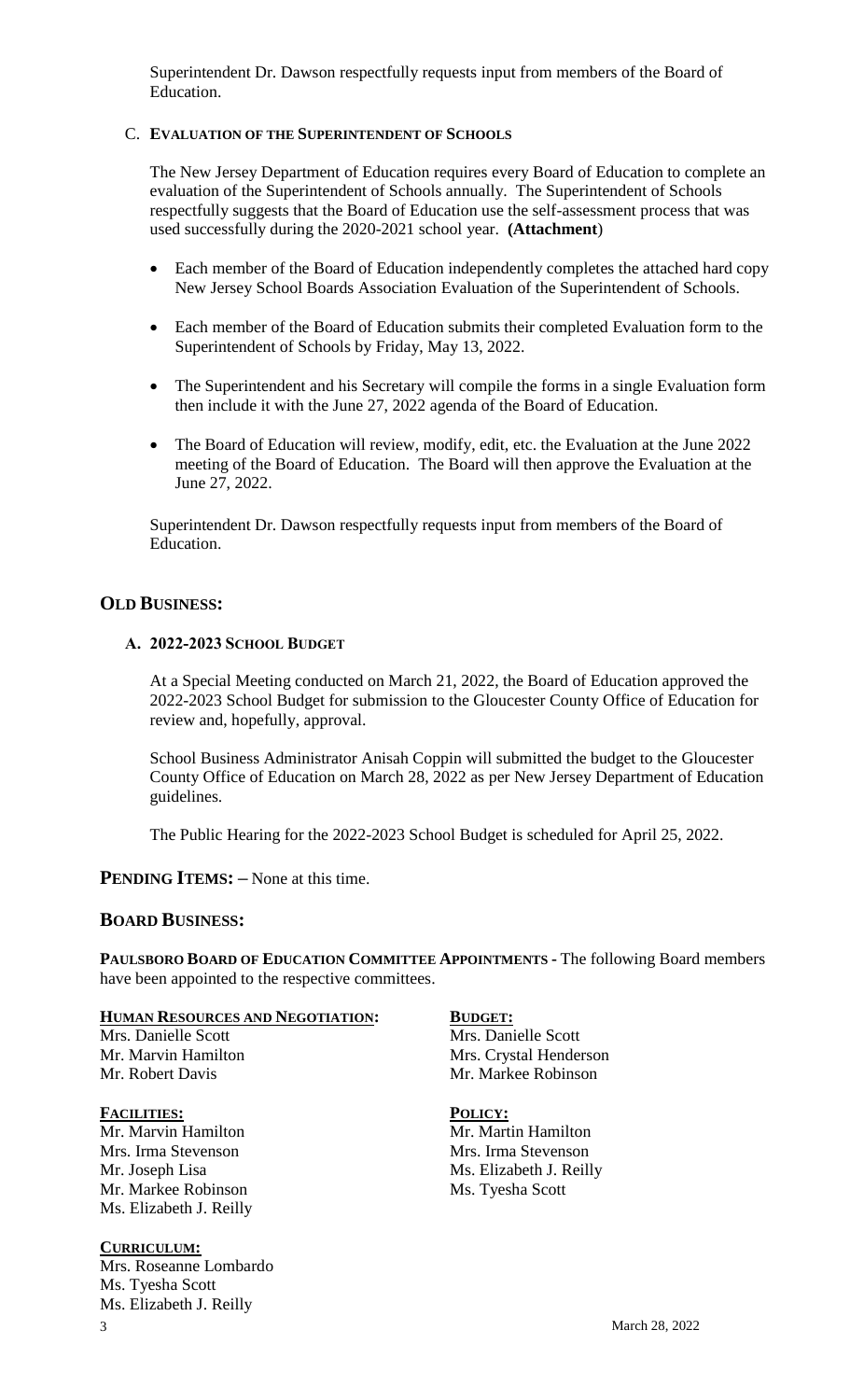# **REPORT OF THE BOARD SECRETARY/BUSINESS ADMINISTRATOR**

## **REPORT OF THE SUPERINTENDENT**

#### **EXECUTIVE SESSION**

WHEREAS the "Open Public Meetings Act:" (Chapter 231 Laws of 1975) authorizes a public body to exclude the public from that portion of a meeting at which specified topics are to be discussed, the Paulsboro Board of Education will meet in Executive Session for the purpose of discussing the following: Personnel, Contracts, and Legal. The matters discussed will remain confidential until the need for confidentiality no longer exists.

#### **NEXT MEETINGS OF THE BOARD OF EDUCATION**

#### **Regular Meeting**

# **Monday, April 25, 2022 at 7:00p.m. in the Paulsboro High School Auditorium**

- The Board will take official action at this meeting.
- The meeting is open to the public and comments will be solicited from citizens in attendance.

#### **MOTION TO ADJOURN**

#### **REPORT OF THE BOARD SECRETARY/BUSINESS ADMINISTRATOR**

**RECOMMEND APPROVAL OF A – B:** The Greenwich Township Representative may vote on items in this section of the agenda.

Informational: The Report of Secretary to the Board of Education as well as associated reports of accounts will be available for review at the meeting or in advance in the Office of the Interim Business Administrator/Secretary to the Board of Education.

| A. Approval of Minutes ( <b>Attachments</b> ) |                   |
|-----------------------------------------------|-------------------|
| <b>Regular Meeting</b>                        | February 22, 2022 |
| <b>Executive Meeting</b>                      | February 22, 2022 |
| <b>Special Budget Meeting</b>                 | March 21, 2022    |

B. Approval for payment of bills that are duly signed and authorized. (**Attachment**)

Informational: A copy of the Bill List will be available at the meeting or in advance in the office of the Business Administrator/Secretary to the Board for review by members of the Board of Education.

### **REPORT OF THE SUPERINTENDENT OF SCHOOLS**

#### **NOTE: ALL RECOMMENDATIONS IN THE REPORT OF THE SUPERINTENDENT ARE MADE "UPON THE RECOMMENDATION OF THE SUPERINTENDENT."**

**PERSONNEL B - <b>J**: The Greenwich Township Representative may vote on items in this section of the agenda.

A. Informational: All people being recommended for employment must have completed a Criminal History Background Review and met certificate / license requirements along with all necessary paperwork prior to board action unless otherwise noted.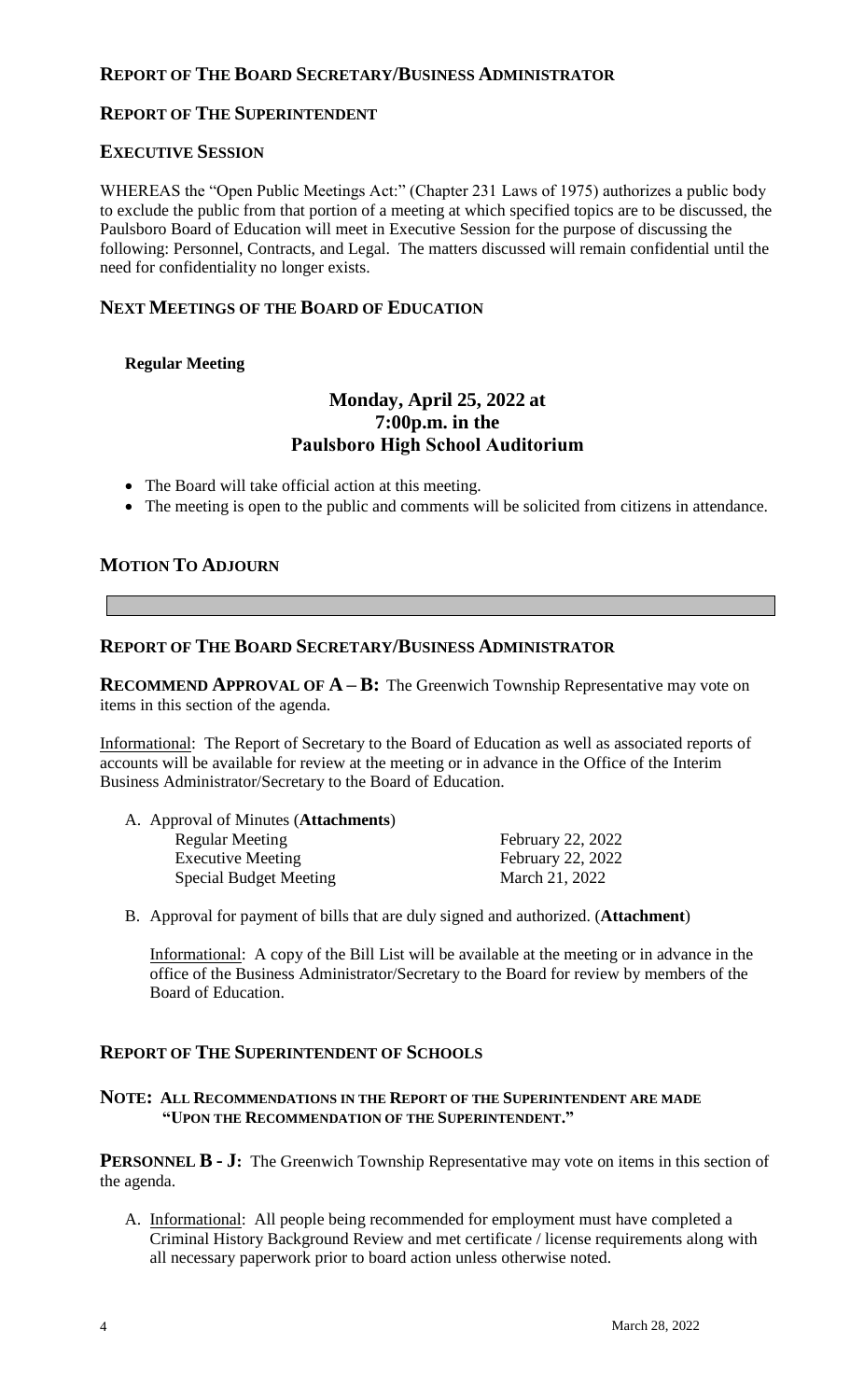B. Recommend approval of the substitute teachers on the attached list from ESS (formally known as Source 4 Teachers). (**Attachment)**

Informational: The Board of Education has a contract with ESS to provide substitute teachers for the district. ESS verifies proper certification, Criminal History Background checks, etc. The Paulsboro Board of Education must then approve the names of the substitute teachers in order for them to work within the district.

C. Recommend approval to grant the Superintendent authority to use a Letter of Intent to hire staff, as needed, prior to the Monday, April 25, 2022 meetings of the Board of Education.

Informational: "Letter of Intent" authority authorizes the Superintendent to offer positions to candidates prior to the next meeting of the Board of Education. At its next meeting, the Superintendent will request the Board of Education to approve these appointments. The Superintendent will only use letters of intent when absolutely necessary. The letter of intent authority will not be used for administrative or supervisory positions.

D. Recommend approval to accept the resignation, with intent to retire, of Paulsboro Junior / Senior High School Custodian Nancy O'Brien effective April 30, 2022.

Informational: Ms. O'Brien served the Paulsboro Public Schools for 21 years.

E. Recommend approval of the revised 2022-2023 District Calendar. (**Attachment**)

Informational: The District Calendar was originally approved at the February 22, 2022 Board Meeting. The revision that were made are for the Teacher  $\frac{1}{2}$  Day In Service developed in consultation with the Director of Curriculum and Instruction Christine Lindenmuth and the Paulsboro Education Association (PEA).

F. Recommend approval of a New Jersey Family Leave of Absence for Staff #987 DOH 9/01/2015, with the following terms and conditions:

| Dates of Leave                                    | Terms and Conditions of Leave                                                                                |
|---------------------------------------------------|--------------------------------------------------------------------------------------------------------------|
| Wednesday, March 23, 2022 – Tuesday, May 24, 2022 | With pay and benefits by use of<br>accumulated sick and personal leave<br>congruently with NJFMLA (42 days). |
| Wednesday, May 25, 2022- Friday, June 10, 2022    | Without pay and with benefits,<br>employee to pay Medical Chapter 44<br>contributions.                       |

G. Recommend approval of a Family Leave of Absence for Staff #232 DOH 2/02/1999, with the following terms and conditions:

Dates of Leave Terms and Conditions of Leave Tuesday, February 15, 2022 - Friday, May 13, 2022 With pay and benefits by use of

accumulated sick and personal leave congruently with FMLA (60 days).

H. Recommend approval of a Leave of Absence for Staff #2191 DOH 8/31/2021, with the following terms and conditions:

Dates of Leave<br>Tuesday, February 22, 2022 - Thursday, March 3, 2022<br>With pay and benefits by use of accumulated sick Tuesday, February 22, 2022 - Thursday, March 3, 2022

and personal leave 7.5 days.

I. Recommend approval to appoint Tleshette Cutler serve as a Substitute Custodian at Paulsboro Public Schools to be used on an "as needed" basis. Ms. Cutler will earn \$13.00 per hour. This position that does not include benefits. This recommendation is contingent on successful completion of the Criminal History Background Review.

Informational: Interviews were conducted by Director of Facilities John Swanson.

J. Recommend approval to accept the resignation of Paulsboro High School Boys Baseball Assistant Coach Joseph Duca.

Informational: Mr. Duca has served as the Assistant Coach for 4 years.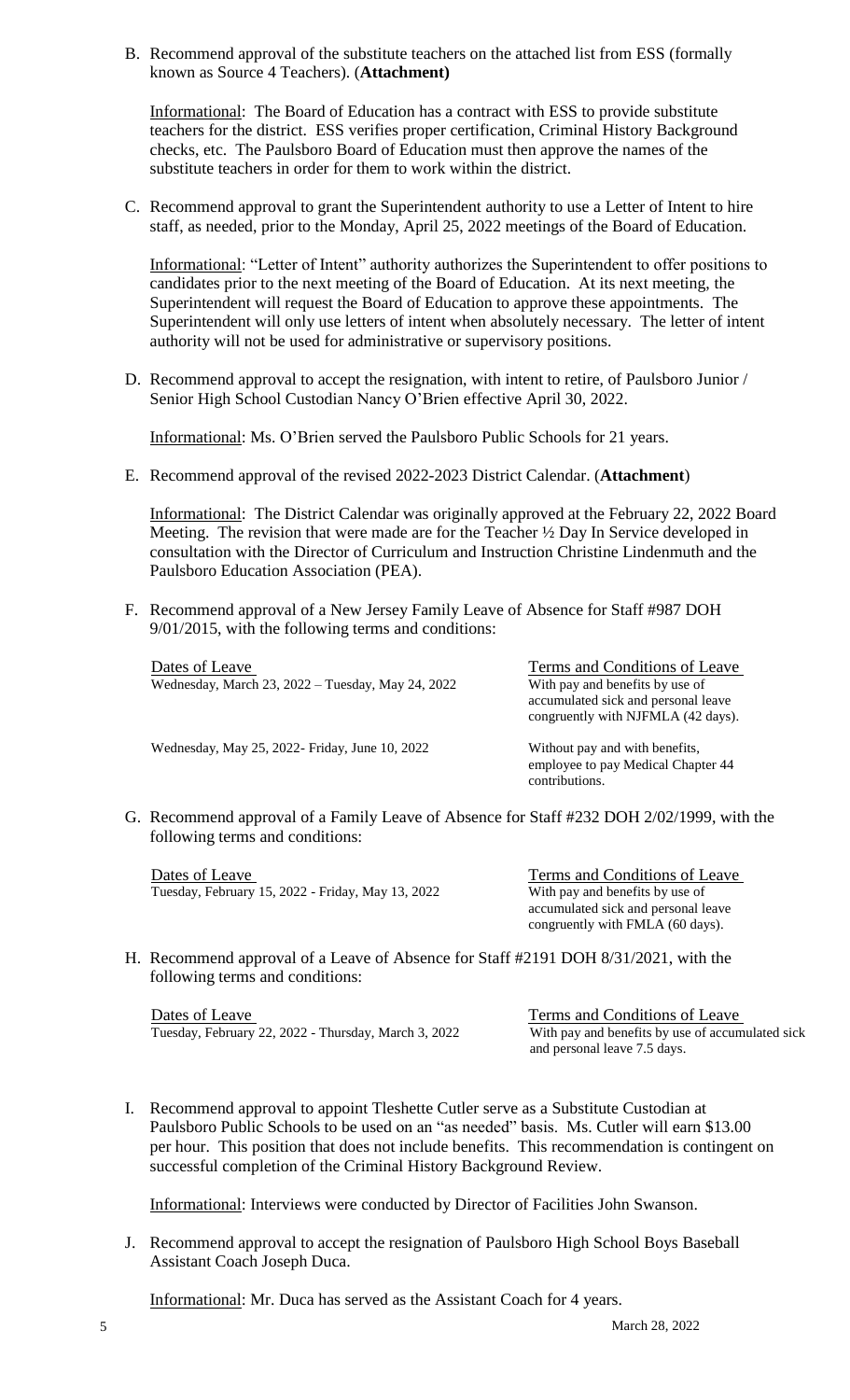**PERSONNEL K - S:** The Greenwich Township Representative may not vote on items in this section of the agenda.

K. Recommend approval to accept the resignation, with intent to retire, of Paulsboro Junior High School Science Teacher Glenn Howard effective June 30, 2022.

Informational: Mr. Howard served the Paulsboro Public Schools for 35 years.

L. Recommend approval of a Family Leave of Absence for Staff #2124 DOH 2/12/2019, with the following terms and conditions:

| Dates of Leave<br>Wednesday, April 20, 2022 - Friday, June 10, 2022 | Terms and Conditions of Leave<br>With pay; benefits are waived by use of<br>accumulated sick and personal leave<br>congruently with FMLA (37 days) |
|---------------------------------------------------------------------|----------------------------------------------------------------------------------------------------------------------------------------------------|
| Tuesday, August 30, 2022- Friday November 18, 2022                  | Without pay; benefits, are waived. (56<br>days) NJMFLA                                                                                             |

M. Recommend approval of a Family Leave of Absence for Staff #843 DOH 9/01/2013, with the following terms and conditions:

Dates of Leave<br>Wednesday, February 2, 2022 - Monday, May 2, 2022<br>With pay and benefits by use of Wednesday, February 2, 2022 - Monday, May 2, 2022

accumulated sick and personal leave congruently with FMLA (60 days)

N. Recommend approval to accept the resignation, with intent to retire, of Billingsport Early Childhood Center Physical Education Teacher Anthony DellaVecchia effective June 30, 2022.

Informational: Mr. DellaVecchia served the Paulsboro Public Schools for 33 years.

O. Recommend approval for the following staff member to serve as Lunch Detention Monitors at Billingsport Early Childhood Center for the remainder of the 2021-2022 school year.

| <b>Position</b>                | <b>Staff Member</b> | 2021-2022<br><b>Salary</b> | Account<br><b>Number</b> |
|--------------------------------|---------------------|----------------------------|--------------------------|
| <b>Lunch Detention Monitor</b> | Cheryl Sierocinski  | \$18.87/hr.                | 11-000-262-107-02-012    |

Informational: Cheryl Sierocinski is a Classroom Aide at Billingsport Early Childhood Center. The Lunch Detention Monitor hours do not exceed 2 periods daily x 45 minutes/period prorated for the remainder of the 2021 - 2022 school year not to exceed 2 periods daily.

P. Recommend approval to appoint Aprilanne Leonard to the position of Loudenslager Elementary School Grade 5 Teacher. Ms. Leonard will earn Step A- BA - \$48,985.00 prorated for the remainder of the 2021-2022 school year as per agreement with the Paulsboro Education Association. This recommendation is contingent on completion of all required paperwork and the Criminal History Background Review.

Informational: If approved, Ms. Leonard replaces Shaun Darby who will then transfer to the position of Technology Teacher at Loudenslager Elementary School. Mr. Darby's transfer was Board approved at the February 22, 2022 Board Meeting. Interviews were conducted and references checked by Loudenslager Elementary School Principal Matthew Browne and Billingsport Early Childhood Center Principal Tina Morris.

Q. Recommend approval to appoint Jillian Garren to the position of Special Education Grade 4 Teacher at Loudenslager Elementary School. Ms. Garren will earn MA Step L \$69,648.00 prorated for the remainder of the 2021-2022 school year. This recommendation is contingent on completion of all required paperwork and the Criminal History Background Review.

Informational: Mrs. Suter-Garren is a graduate of Paulsboro High School and is currently working as a special education teacher for the East Greenwich School District. Mrs. Suter-Garren will be replacing Ms. Amber Berry whose resignation was approved on February 22,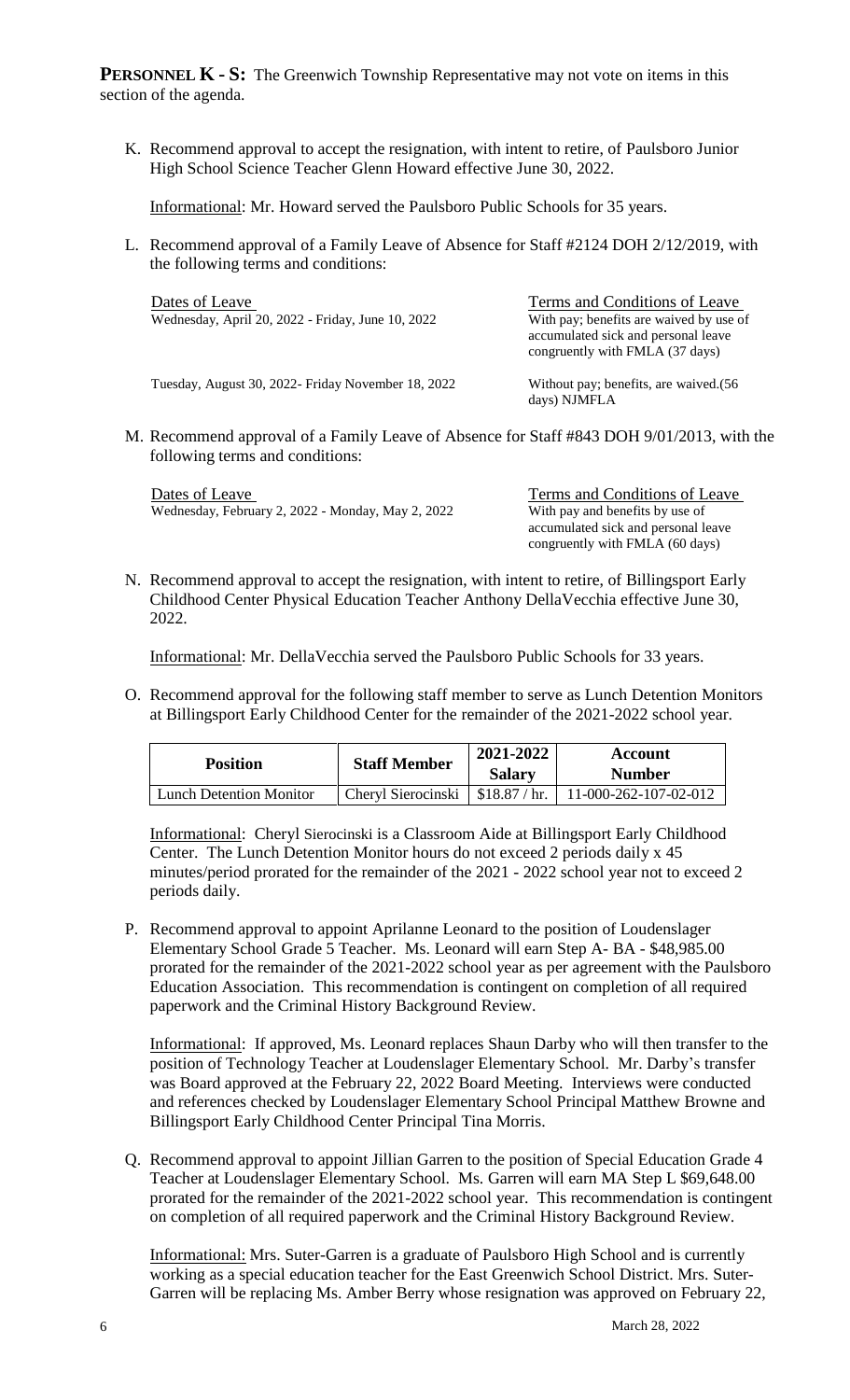2022 Board of Education Meeting. Interviews were conducted and references checked by Loudenslager Elementary School Principal Matthew Browne.

R. Recommend approval to accept the resignation, with intent to retire, of Loudenslager Elementary School 4<sup>th</sup> Grade Teacher Susan Piccione effective June 30, 2022.

Informational: Ms. Piccione served the Paulsboro Public Schools for 17 years.

S. Recommend the following Mentor/Buddy Teachers at Billingsport Early Childhood Center, Loudenslager Elementary School and Paulsboro Junior High School for the remainder of the school year:

|                                                 | <b>New Staff</b>    |                      |                    |
|-------------------------------------------------|---------------------|----------------------|--------------------|
| <b>Subject</b>                                  | <b>Member</b>       | <b>Buddy</b>         | <b>Mentor</b>      |
| <b>Basic Skills Teacher</b><br><b>BECC</b>      | Jacqueline Marcucci | Cynthia Moultrie     |                    |
| <b>Special Education Grade</b><br>4 Teacher LES | Jillian Garren      | Jennifer Hoffman     |                    |
| Grade 5 Teacher LES                             | Aprilanne Leonard   |                      | <b>Shaun Darby</b> |
| <b>School Nurse BECC</b>                        | <b>Tracey Scott</b> | <b>Janice Esters</b> |                    |

**STAFF AND CURRICULUM DEVELOPMENT A-B:** The Greenwich Township Representative may vote on items in this section of the agenda.

A. Recommend approval to enter into a partnership with the Amistad Commission in a multiyear effort to educate the staff and students of Paulsboro Public Schools about the historical events associated with the African slave trade, slavery in America, the vestiges of slavery in this country and the contributions of African-Americans in overcoming these obstacles to contribute to the development of this country and for our Board of Education to incorporate in an appropriate place in the curriculum of our elementary and secondary school students.

Informational: Create an awareness of the importance of the history of African-Americans to the growth and development of American society in global context. Infuse the history of Africans and African-Americans into the curriculum to provide an accurate, complete and inclusive history through professional development and in-service workshops and residential summer institutes. (**Attachment**)

B. Recommend approval for the use of the Administrative / Supervisory Performance Evaluation form to be utilized as the process and observation instrument for Administrators and Supervisors during the 2021-2022 school year. (**Attachment**)

Informational: This is a new assessment tool to be used and must be approved annually.

**STAFF AND CURRICULUM DEVELOPMENT C:** The Greenwich Township Representative may not vote on items in this section of the agenda.

C. Recommend approval for professional development for teachers, staff and parents for the New Jersey Child Assault Prevention Program not to exceed \$1,422.00.

Informational: New Jersey Child Assault Prevention (NJ CAP) fulfills the Erin's Law compliance requirement**.** Erin's Law (A-769/S-1130), signed in 2019, and requires all New Jersey school districts to incorporate age-appropriate sexual abuse prevention and awareness education into the New Jersey Student Learning Standards from Pre-K through grade 12. This legislation also requires the training of school personnel on sexual assault awareness and prevention.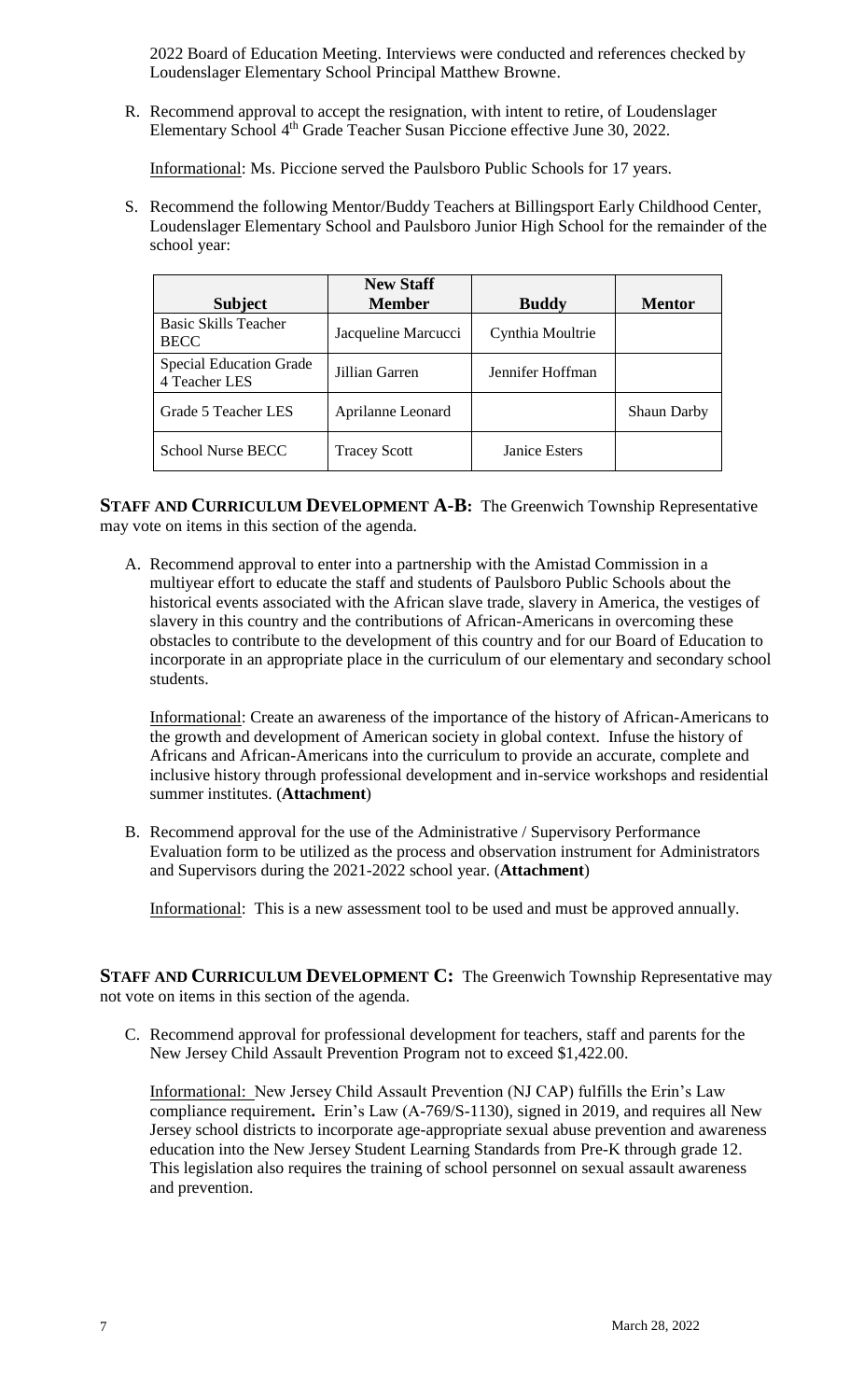#### D. **Informational - Enrollment and Class Size:**

|                            | Enrollment - March 15, 2022 |      |      |      |      |      |      |
|----------------------------|-----------------------------|------|------|------|------|------|------|
| Grade                      | 2016                        | 2017 | 2018 | 2019 | 2020 | 2021 | 2022 |
| Pre-School Age 3 & 4       | 57                          | 69   | 62   | 79   | 83   | 51   | 60   |
| K                          | 104                         | 98   | 93   | 104  | 89   | 81   | 77   |
|                            | 111                         | 86   | 87   | 85   | 85   | 84   | 83   |
| $\overline{2}$             | 79                          | 84   | 80   | 82   | 79   | 78   | 86   |
| 3                          | 56                          | 64   | 102  | 89   | 82   | 93   | 89   |
| $\overline{4}$             | 65                          | 70   | 59   | 99   | 81   | 82   | 96   |
| 5                          | 64                          | 59   | 69   | 62   | 96   | 84   | 87   |
| 6                          | 53                          | 83   | 61   | 70   | 58   | 98   | 88   |
| 7                          | 73                          | 72   | 92   | 70   | 71   | 61   | 99   |
| 8                          | 62                          | 81   | 67   | 91   | 66   | 74   | 69   |
| Self-Contained             |                             |      |      |      |      |      |      |
| <b>Special Education</b>   | 26                          | 28   | 20   | 19   | 22   | 16   | 22   |
| Billingsport/Loudenslager* |                             |      |      |      |      |      |      |
| <b>Grand Totals</b>        | 750                         | 794  | 792  | 850  | 812  | 802  | 856  |

1. The following chart presents the enrollment data for Preschool -8:

\* At Loudenslager School, students in self-contained classes are included with general education students for purposes of this report.

2. The following chart presents the enrollments for Paulsboro Senior High School:

| Grade        | Enrollment – March 15, 2022 |      |      |      |      |      |      |  |
|--------------|-----------------------------|------|------|------|------|------|------|--|
|              | 2016                        | 2017 | 2018 | 2019 | 2020 | 2021 | 2022 |  |
| 9            | 63                          | 80   | 93   | 93   | 107  | 101  | 116  |  |
| 10           | 82                          | 79   | 78   | 84   | 82   | 101  | 97   |  |
| 11           | 80                          | 79   | 65   | 76   | 73   | 74   | 83   |  |
| 12           | 78                          | 94   | 85   | 63   | 82   | 83   | 76   |  |
| <b>TOTAL</b> | 303                         | 332  | 321  | 316  | 344  | 359  | 372  |  |

3. The following chart presents the class sizes for Billingsport Early Childhood Center and Loudenslager Elementary School:

| Grade                    |    |    | <b>Number of Students per Class</b><br>as of March 15, 2022 |    |               |   |
|--------------------------|----|----|-------------------------------------------------------------|----|---------------|---|
| Pre-School               | 11 | 10 | 11                                                          | 10 | 9             | 9 |
| Kindergarten             | 19 | 20 | 19                                                          | 19 |               |   |
|                          | 21 | 21 | 20                                                          | 21 |               |   |
| 2                        | 22 | 21 | 22                                                          | 21 |               |   |
| 3                        | 21 | 22 | 22                                                          | 24 |               |   |
| 4                        | 23 | 24 | 23                                                          | 23 | 3             |   |
| 5                        | 21 | 22 | 22                                                          | 21 |               |   |
| 6                        | 22 | 20 | 20                                                          | 23 | $\mathcal{R}$ |   |
| <b>Special Education</b> |    | 5  | 8                                                           | q  |               |   |

**INSTRUCTIONAL SERVICES A-B:** The Greenwich Township Representative may vote on items in this section of the agenda.

A. Recommend approval of an agreement with Gloucester County Special Services School District (GCSSSD) to provide speech-language services during April 2022 to June 2022. This work is required because our Speech-Language Specialist is on a leave of absence. The total cost of the contract is not to exceed 28 hours x  $$90/hour = $2,520.00$ .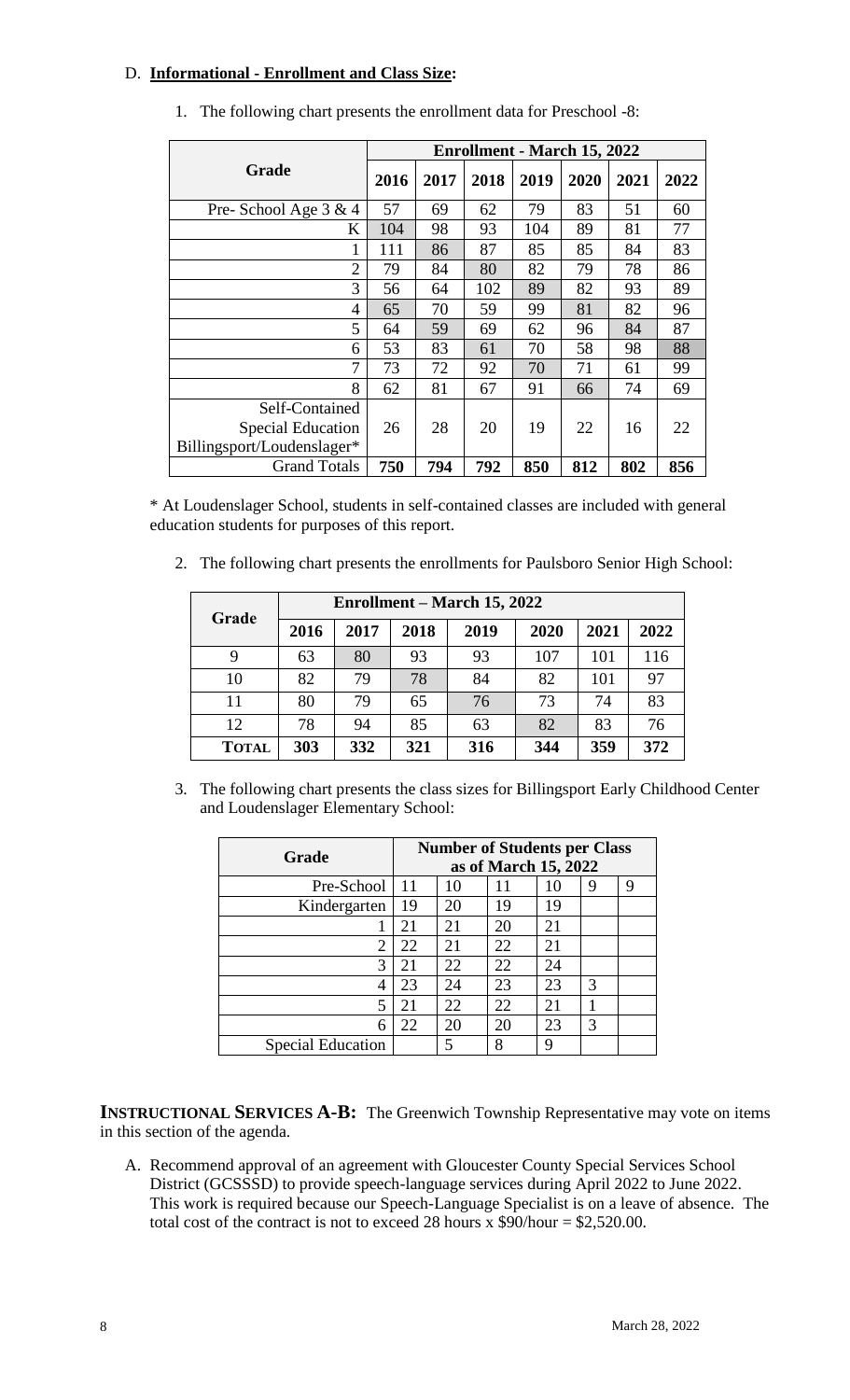B. Recommend approval to provide homebound instruction for the following student(s) Grades 9-12:

| Case # | <b>Grade:</b>   | <b>Hours of Instruction</b>                                       |
|--------|-----------------|-------------------------------------------------------------------|
|        |                 | Student was placed on Medical Home Instruction. This student will |
| 223298 | 12 <sup>°</sup> | receive Home Instruction from Paulsboro Public Schools for a      |
|        |                 | minimum of 10 hours a week. Start date was 2/9/2022.              |

Informational: The Paulsboro Public School district is currently working with the Gloucester County Special Services School District (GCSSSD) to provide one-to-one supplemental instruction to eligible McKinney-Vento (MCKV) students. The GCSSSD MCKV Education Program is federally funded and serves children in Gloucester County. The tutoring provided supplements classroom instruction in math, language arts and other subject areas, as needed. There is no cost to the district for this service.

**INSTRUCTIONAL SERVICES C:** The Greenwich Township Representative may not vote on items in this section of the agenda.

C. Recommend approval to provide homebound instruction for the following students Grades PK-8:

| $\bf Case \ \#$ | Grade:    | <b>Hours of Instruction</b>                                                                                                                                                                                     |
|-----------------|-----------|-----------------------------------------------------------------------------------------------------------------------------------------------------------------------------------------------------------------|
| 27137           | 07        | Student was placed on Medical Home Instruction. This student will<br>receive Home Instruction from Paulsboro Public Schools for a<br>minimum of 5 hours a week. Start date was 2/23/2022.                       |
| 352775          | <b>KF</b> | Student was placed on Medical Home Instruction awaiting<br>placement. This student will receive Home Instruction from<br>Paulsboro Public Schools for a minimum of 5 hours a week. Start<br>date was 2/17/2022. |
| 311946          | 04        | Student was placed on Medical Home Instruction awaiting<br>placement. This student will receive Home Instruction from<br>Paulsboro Public Schools for a minimum of 5 hours a week. Start<br>date was 2/24/2022. |

**STUDENT ACTIVITIES A - B:** The Greenwich Township Representative may vote on items in this section of the agenda.

**A.** Recommend approval for our sophomore class students to visit Stockton University in Galloway, New Jersey. Stockton University will provide an information session, lunch and a college tour. The date is scheduled for Monday, April 25, 2022. School Counselor Melba Moore-Suggs, School Counselor Nicole Vitale and School Counseling Intern Trevon Brooks will be their chaperones. There is no cost to the students.

Cost to the Board of Education would be for the two busses for the day. No coverages will be needed for the school counseling team.

| Bus rental from Gateway Transportation           |               |                             |    | $\frac{\$}{25.00}$ |
|--------------------------------------------------|---------------|-----------------------------|----|--------------------|
| Paulsboro Bus Mileage: 112 @ 12 miles per gallon | 12 Gallons \$ | 3.69                        | S. | 44.28              |
| Paulsboro Bus Driver                             |               | 5.5 Hours \$ 27.00 per hour |    | \$148.50           |
|                                                  |               | Total Costs \$ 617.78       |    |                    |

\* The Paulsboro bus is not equipped with E-Zpass so cash will need to be available for our Bus Driver.

Informational: After meeting with current members of the Class of 2022 and members of the Classes of 2023 and 2024 in both classroom and individual visits, we are aware that Stockton University is a top choice for our four-year college-bound students. We are also aware that our students have generally never been on a college campus, and this will be a first time opportunity to expose our students to the college entrance program. Additionally, students in the 7th grade, 8th grade, 9th grade and 11th grade will be taking the NJSLA test on April 25, 2022 while a group of our seniors will be on their Senior Trip. These factors, in combination with a highly successful Instant Decision Day visit by Stockton to Paulsboro High School lead us to request a tour of the campus.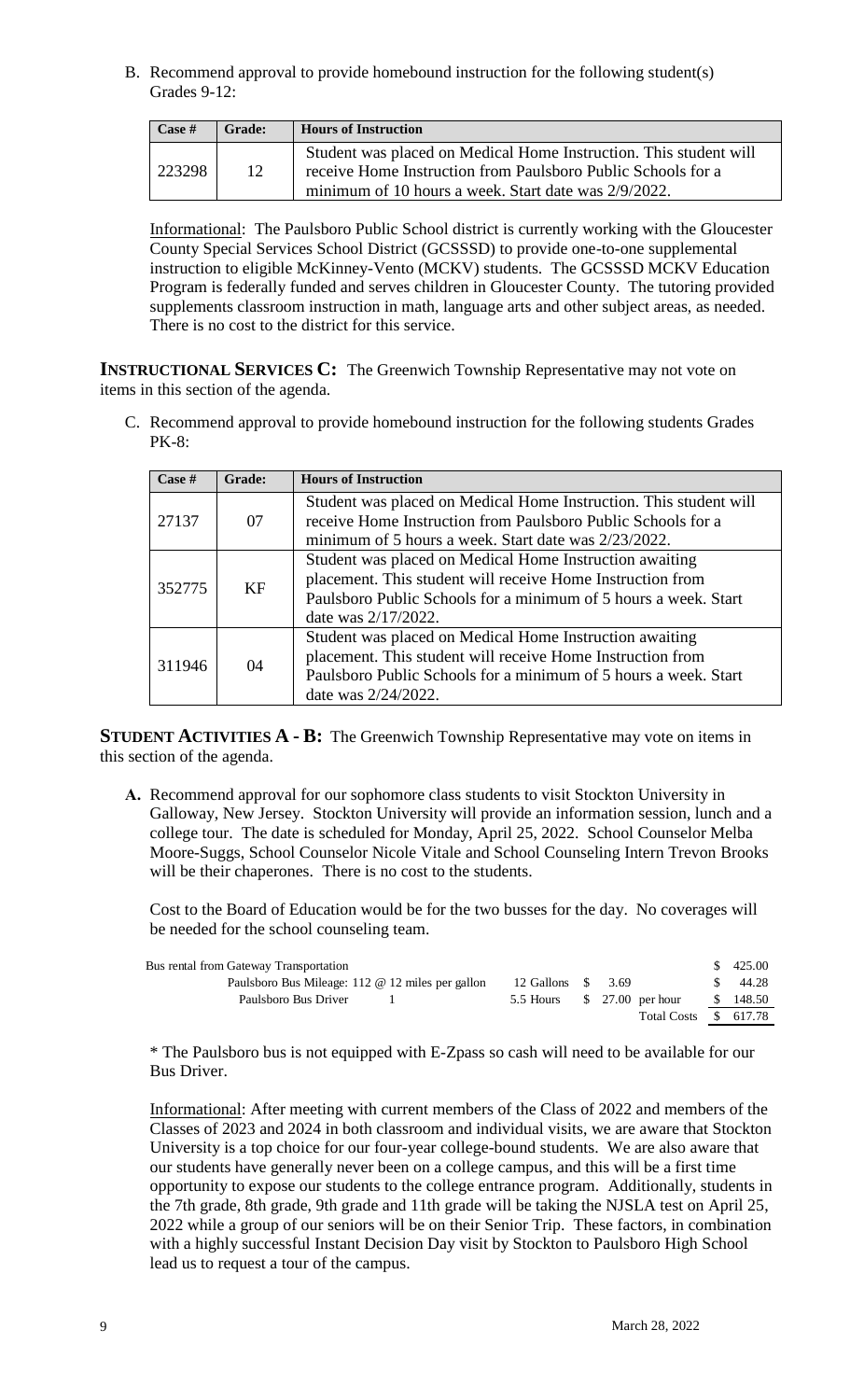**B.** Recommend approval of the following Volunteer Assistant Coaches for the Paulsboro High School athletic teams for the 2022 Spring Season:

| <b>Sport</b>          | <b>Name of the Volunteer Assistant Coach</b> |
|-----------------------|----------------------------------------------|
| Girls Track and Field | Paulette Cwik                                |
|                       | Anita Evans                                  |
| <b>Boys Baseball</b>  | Vacant                                       |
| Girls Softball        | Arcilia Hernandez-Pineiro                    |
| Boys Track and Field  | Vacant                                       |

#### **C. Informational – Reports of the Winter Season Sports Teams**

The following reports of the Winter Season Sports Teams are attached for review by members of the Board of Education (**Attachments**):

- Girls Varsity and Junior Varsity Basketball
- Boys Varsity and Junior Varsity Basketball
- Boys Junior High Basketball
- Varsity and Junior Varsity Wrestling
- Junior High Wrestling

**STUDENT ACTIVITIES D - G:** The Greenwich Township Representative may not vote on items in this section of the agenda.

**D.** Recommend approval for Loudenslager Elementary School to hold its Spring Music Concert on Thursday, May 26, 2022 at 9:00am.

Informational: The Loudenslager Spring Music Concert will feature students from General Music at each grade level, our Beginner Band and Advance Band Students. This program will be organized and implemented by Loudenslager Elementary School General Music Teacher Tyler Graves and Loudenslager Elementary School Instrumental Music Teacher Brian Betz.

**E.** Recommend approval for Billingsport Early Childhood Center to hold our annual Moving Up Ceremony on Tuesday, June 7, 2022.

Informational: This annual program is the culminating activity for 2nd Grade students and marks the transition from Billingsport Early Childhood Center to Loudenslager Elementary School. The program will be held in the Multi-Purpose Room.

**F.** Recommend approval for Loudenslager Elementary School to hold the Loudenslager Moving Up Ceremony on Wednesday, June 8, 2022.

Informational: This annual program is the culminating activity for 6th Grade students and marks the transition from Loudenslager Elementary School to Paulsboro Junior High School. Weather permitting this program will be held on the front lawn at Loudenslager Elementary School. Rain dates for this program will be Thursday, June 9, 2022 or Friday, June 10, 2022. This program is coordinated by Loudenslager Elementary School 6th Grade Teacher Jennifer Hoffman.

**G.** Recommended approval to utilize Virtua's Pediatric Mobile Van. The fully-equipped program on wheels offers a range of services, including dental and developmental screenings, blood lead level testing, lead poisoning education, flu shots, back-to-school physicals, vision and hearing screenings, health education, community resources, and referrals to specialized services.

Below are the dates the Mobile Van will provide services at Loudenslager Elementary School for their students.

- April 12, 2022 Physicals from 9:00am to 12:00pm
- April 28, 2022 Dental from 9: 00am to 12:00pm
- May 3, 2022 Physicals from 9:00am to 12:00pm
- May 17, 2022 Physicals from 9:00am to 12:00pm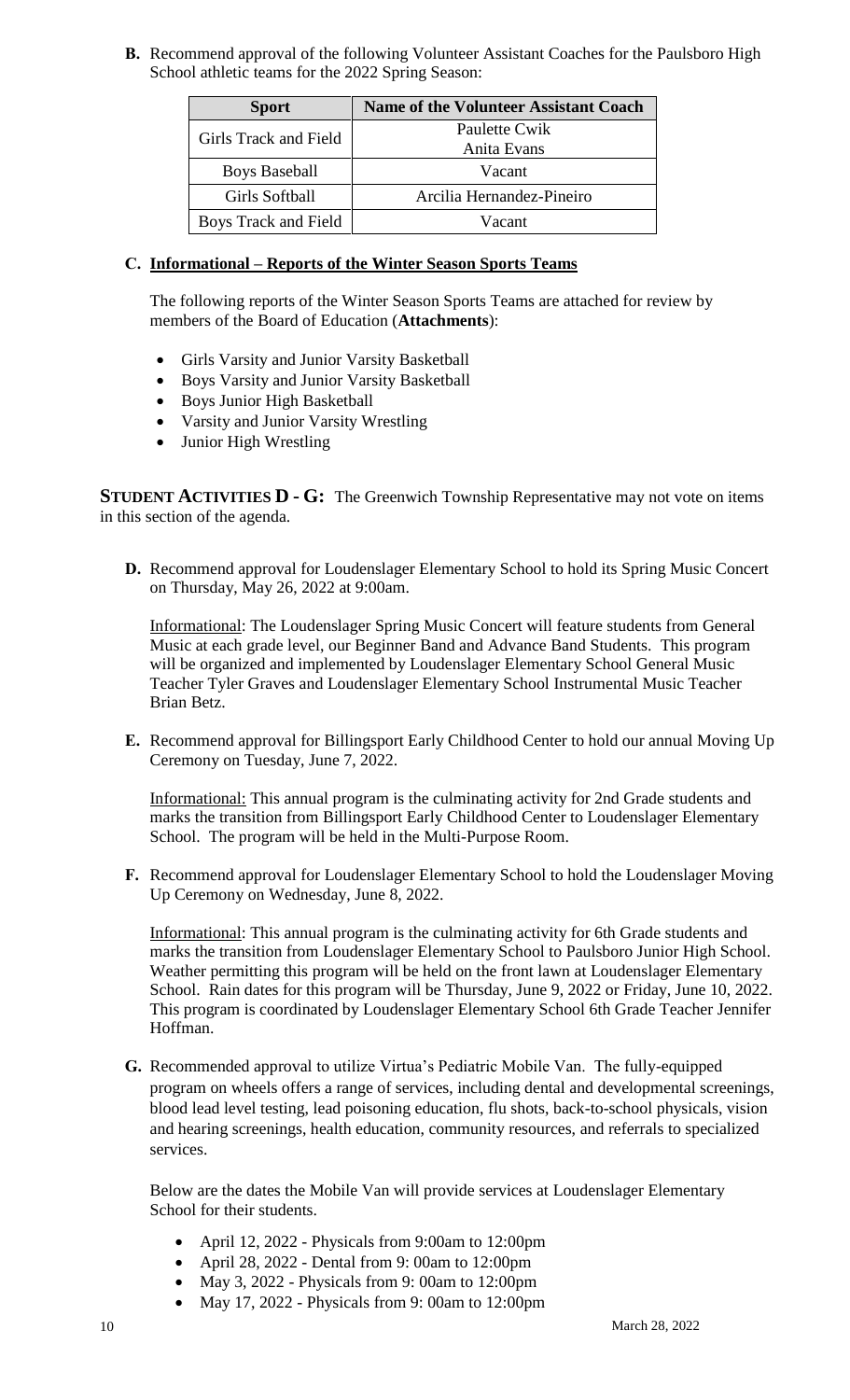Informational: Virtua's Pediatric Mobile Services provides children in underserved communities throughout South Jersey with health services they need. These services are free. The van and services are completely powered by Virtua's Philanthropic Partners.

**POLICY:** A: The Greenwich Township Representative may vote on items in this section of the agenda.

A. Recommend approval of a second reading and final adoption of the following Board of Education Policies: **(Attachments)**

| <b>Policy Number</b> | <b>Title</b>              |
|----------------------|---------------------------|
| 2622                 | <b>Student Assessment</b> |
| 5541                 | Anti-Hazing               |

### **CONSTRUCTION UPDATES:**

**Safety Grant**: The District is ready to move forward on plans for Safety Vestibules for each of the buildings. Drawings were received from Garrison Architects to complete the vestibules and install Access Control Systems for the doors and Security Cameras. Using the Camden County Educational Services Cooperative Pricing system, a quote has been received to complete the brick-and-mortar portion of the vestibules that is within the funding limit of the Safety Grant Award. We will look for additional funding sources to complete the project at a later date but are moving forward with this critical project so that we can get this into the construction material supply chain.

#### **Informational: ROD and Non-ROD Grants**

District Consultant Frank Domin has established contact with and conducted meetings with the official at the School Development Authority (SDA) charged with the Paulsboro projects that are jointly funded by the 2015 Bond Referendum and SDA. All parties are reviewing and familiarizing themselves with the projects since they have been dormant for approximately four years.

The first task is to assemble all of the required documents to apply for reimbursement from SDA for projects that are at the 65% completion level. When this information is submitted to and approved by SDA, reimbursement will be paid to the district.

The second task is to determine what facilities upgrade are included in the application to SDA. It appears that some of the items in the application to SDA were not part of the original scope of the bond referendum. On the other hand, some items included in the original scope of the project seem to have been "de-scoped" which removed them from funding consideration by SDA. Mr. Domin, working with representatives of SDA and School Architect Robert Garrison has resolved these concerns. All parties now agree that the project is now just as it was presented to the public for the 2015 bond referendum.

The SDA official emphasized the importance of beginning work on those items that all parties agree are within the scope of the projects. The work needs to be completed quickly for two reasons. First, the projects are critical repairs to district facilities. Second, to protect the funding available by SDA. Mr. Domin is now working with the School Architect and Camden County Special Services School District in order to restart projects. It seems likely that within a month or two, the Board of Education will be able to award contracts for projects such as heater controls, drainage projects, etc. so that the work begun in 2015 can move forward.

#### **March 2022 Update**

Summer 2022, Projects that were discussed in last September's Board update are becoming a reality. The plans submitted by Garrison Architect's for building ventilation upgrades will be started with a \$2,070,000 project funded entirely by ESSER II Funds. We will have a motion for HVAC work in all three schools. All equipment will have state of the art Bipolar Ionization and MERV-13 filters to purify the air. The High School Gymnasium and Auditorium will get Rooftop AC units and the nurse's office and IT rooms will get Ductless Split Units. Billingsport offices and Steam Labs and office and Loudenslager Nurses office and Steam Labs and office will receive new HVAC equipment.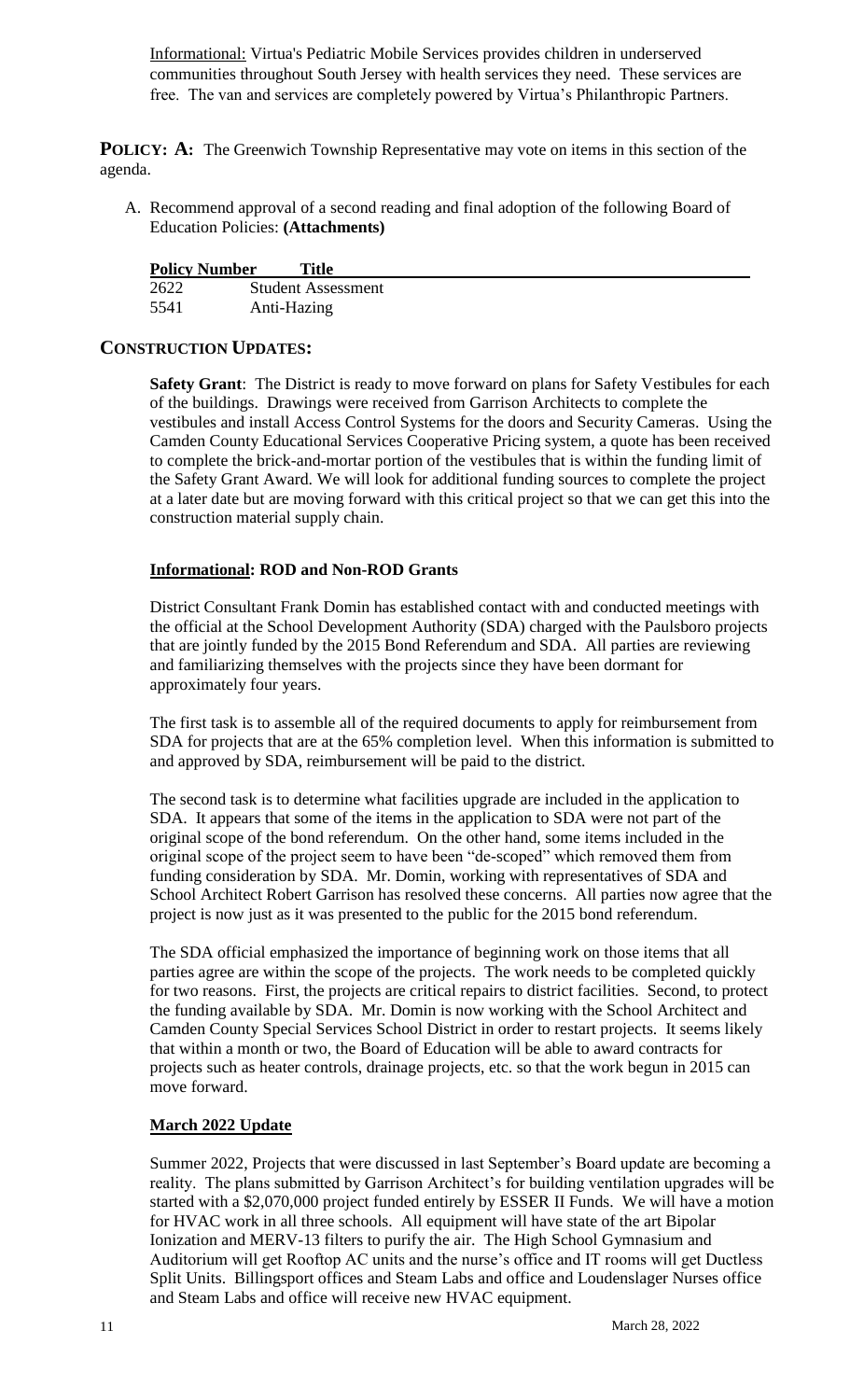#### **Motion to accept Proposal #CM32022-HVAC112 for HVAC Replacement at Paulsboro HS, Billingsport Early Childhood Center and Loudenslager School from CM3 Building Solutions through the Camden County Educational Services Co-Op Bid for \$2,070,000.00.**

**ESIP Energy Savings Improvement Program**. The New Jersey Clean Energy Program Consultants have completed their building-by-building Energy Audit and are completing their report, which we are told we should have by the end of March. This report will give the district suggestions for energy savings and improvements. The next step is to advertise for proposals for an ESCO Energy Service Company that will use the audit to recommend and implement an Energy Savings plan for the District. There is only one cost to the district through this process. The NJ Board of Public Utilities requires that the Energy Savings Program be reviewed by an independent company that verifies the energy savings are accurate to protect the BPU and the District.

### **ROD GRANT**

After two months, the State has been productive with their requests for information about our submissions. They want to close out one building at a time and started with the High School. The following projects are complete and are in process for reimbursement \$2,139,910.00.

| <b>High School</b>   |           | Loudenslager         |           |
|----------------------|-----------|----------------------|-----------|
| <b>Boiler</b>        | \$534,845 | <b>HVAC Controls</b> | \$196,000 |
| <b>HVAC</b> controls | \$503,000 | Potable Water        | \$47,900  |
| Doors                | \$95,525  | Alarm Panel          | \$19,729  |
| <b>Bathroom</b>      | \$85,030  | Camera/Security      | \$183,767 |
| Camera/Security      | \$233,799 |                      |           |
| <b>Billingsport</b>  |           |                      |           |
| Doors                | \$22,450  |                      |           |
| <b>HVAC Controls</b> | \$196,000 |                      |           |
| Window well drainage | \$21,865  |                      |           |

**FINANCE A - D:** The Greenwich Township Representative may vote on items in this section of the agenda.

A. Recommend approval to enter into a service agreement with Waste Management of New Jersey, Inc. (Waste Management) to provide trash removal and recycling services to the school district in an amount not to exceed \$ 9,000.00 for the remainder of the School Year 2021-2022 school year.

Informational: In the past, waste removal services were provided by the Borough of Paulsboro at no cost to the District. However, beginning April 1, 2022 the Borough has decided to discontinue those services largely because they have selected another vendor; and cost are too prohibitive to continue to allow the school district free services. Therefore, the District solicited quotes from several waste management firms to provide services for the rest of the school year. Waste Management provided the most cost efficient services. The District will solicit bids and/or quotes for School Year 2022-2023.

B. Recommended approval to accept the donation from the Pegasus Foundation Association, (PEF) in the amount of \$12,101.21. The Pegasus Foundation Association reimbursed the district to support the implementation of STEAM related programs at Loudenslager Elementary School on July 7, 2021.

Informational: At the February 24, 2020 Board Meeting the Paulsboro Board of Education has allocated \$25,000.00 in district funds for STEAM related supplies during the 2020 – 2021 School Year. The Pegasus Educational Foundation has pledged to match district allocated funds specifically allocated to support the Loudenslager STEAM Center up to \$25,000.00 for the 2020 – 2021 school year. The total allocated and pledged funds for the 2020 – 2021 school year is \$50,000.00.

C. Recommend approval for the following agency to provide homebound instruction for the 2021-2022 school year at the rate of :

Learn Well Education – Education Inc. - \$46.00 per hour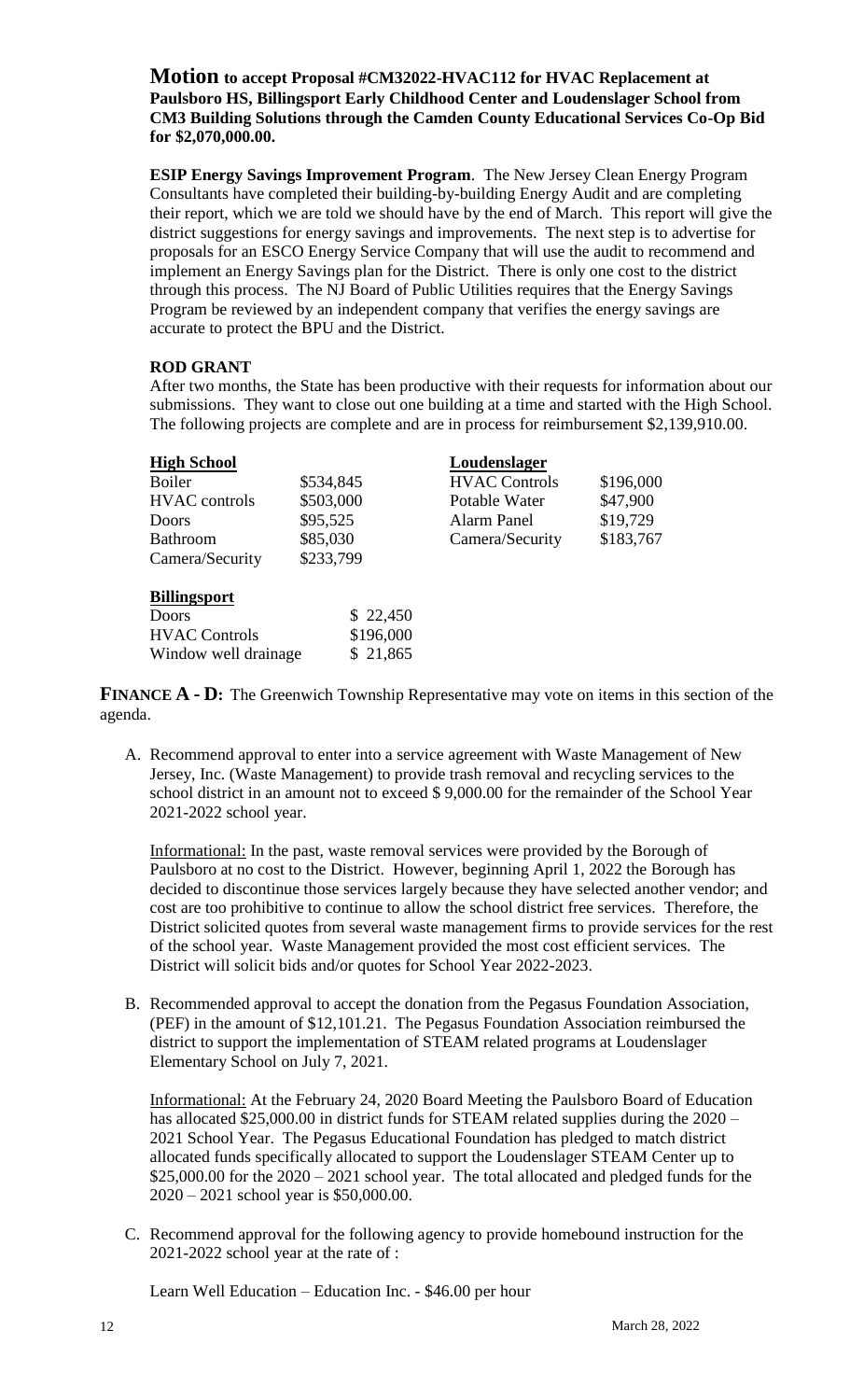D. Recommend approval for the following Child Study Team outside consultants to complete 10 additional Learning Evaluations for initial evaluations and re-evaluations of students. Specialists are paid \$350.00 per case for the 2021 - 2022 school year. (Budget Account #11- 000-219-104-00-053) - Not to exceed \$3,500.00.

| Type of Specialist                     | Names of Specialists |
|----------------------------------------|----------------------|
| Learning Disability Teacher/Consultant | Karolyn Adams        |
| Learning Disability Teacher/Consultant | <b>Tamar Shelov</b>  |

Informational: A Child Study Team is composed of, at a minimum, a School Psychologist, School Social Worker and a Learning Disability Teacher/Consultant (LDT/C). Paulsboro School District employs two Psychologists and two Social Worker but no LDT/Cs. As a result, the required learning evaluations must be completed by an outside contractor. Ms. Adams and Ms. Shelov has completed these duties for the Paulsboro Public Schools for many years. The evaluations are needed in order for the Child Study Team to remain in compliance with the timelines for evaluations/re-evaluations mandated by the Individuals with Disabilities Education Act (IDEA).

## E. **Informational – Special Education Medicaid Initiative (SEMI)**

On August 26, 2019, the administration reported that some services provided by the Child Study Team straddle education and medicine. SEMI funding reimburses the district for some of these services.

The following is a brief history of SEMI reimbursement to the Paulsboro Public Schools:

| Year      | <b>Amount of Reimbursement</b> |
|-----------|--------------------------------|
| 2013-2014 | \$96,627                       |
| 2015-2016 | \$85,348                       |
| 2016-2017 | \$65,983                       |
| 2017-2018 | \$20,036                       |
| 2019-2020 | \$59,917                       |
| 2020-2021 | \$69,723                       |

During the 2017-2018 school year, SEMI reimbursement to the district was \$20,035.77. This was significantly lower than in the past. By illustration, SEMI reimbursement during the 2013-2014 school year was \$96,626.71.

For the 2020-2021 school year, the district had 100% of the parent consent form required for the reimbursement. There were 229 students eligible for Medicaid service, which is an increase of 28 students from the 2019-2020 school year.

### F. **Informational - Child Nutrition**

The following information summarizes the financial status of the child nutrition program:

| <b>Month</b>        | <b>Revenues</b> | <b>Expenses</b> | <b>Revenue -</b><br><b>Expenses</b> |
|---------------------|-----------------|-----------------|-------------------------------------|
| July                | \$17,778.63     | \$17,590.99     | \$187.64                            |
| August              | \$1,792.75      | \$7,663.85      | $-$ \$5,871.10                      |
| September           | \$84,129.48     | \$66,611.56     | \$17,517.92                         |
| October             | \$99,018.76     | \$86,919.46     | \$12,099.30                         |
| November            | \$85,771.28     | \$68,569.99     | \$17,201.29                         |
| December            | \$86,477.84     | \$84,362.88     | \$2,114.96                          |
| January             | \$74,629.41     | \$68,410.82     | \$6218.59                           |
| February            | \$108,423.67    | \$79,942.34     | \$28,481.33                         |
| <b>Year to Date</b> | \$558,021.82    | \$480,071.89    | \$77,949.93                         |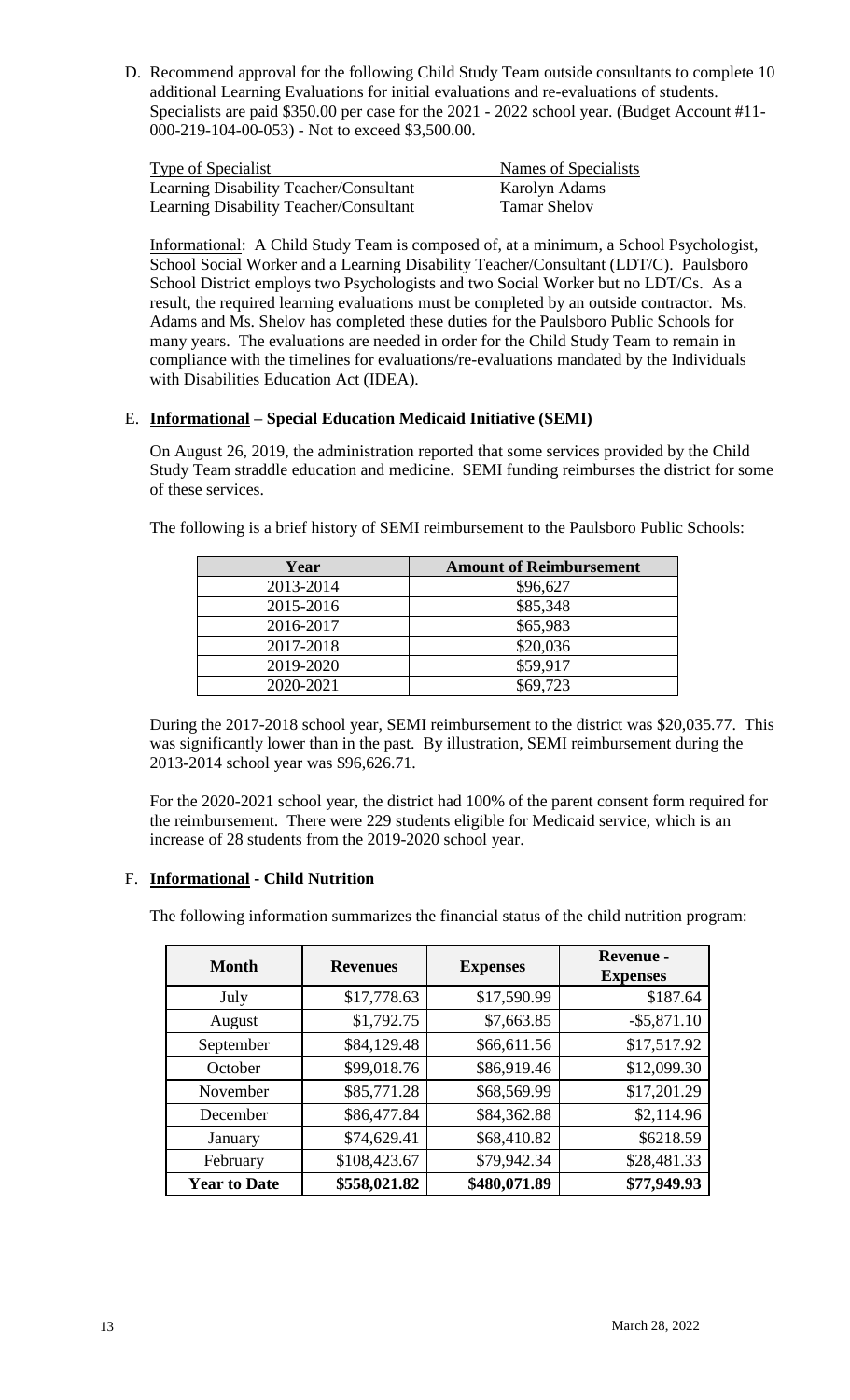# **Informational – Breakfast and Lunch Service at all schools during 2021-2022.**

| <b>Month</b>        | <b>Breakfast</b> | Lunch  | <b>Total Meals</b><br><b>Served</b> |
|---------------------|------------------|--------|-------------------------------------|
| September           | 8,444            | 13,170 | 21,614                              |
| October             | 9,667            | 15,757 | 25,424                              |
| November            | 8,440            | 13,608 | 22,048                              |
| December            | 8,538            | 13,071 | 21,609                              |
| January             | 6,940            | 10,525 | 17,465                              |
| February            | 9,737            | 16,642 | 26,379                              |
| <b>Year to Date</b> | 51,766           | 82,773 | 134,539                             |

**FINANCE G - H:** The Greenwich Township Representative may not vote on items in this section of the agenda.

- G. Recommend approval for a special thank you to the Billingsport Early Childhood Center Staff for donating appropriately 75 boxes of Valentine Day chocolates to the Ronald McDonald House located in Camden, New Jersey. For the past three years, Billingsport staff has generously donated boxes of candy to the families residing in the Ronald McDonald house. Each year the staff donates enough candy for the Ronald McDonald staff to place a box of candy on every pillow in the house on Valentine's Day.
- H. Recommended approval to accept grant funds in the amount of \$1,750.00 from the New Jersey Education Association for the Fun Day Pride Grant. In addition, recommend approval for the Paw Patrol Character, Amazon representative and Paulsboro Refinery representative to participate in Fun Day.

Informational: Billingsport Early Childhood Center would like to host an End of The School Year Fun Day for our children, community leaders and businesses. This event will be held the first week of June. During this event, the child will have various activities (ring toss jump rope, kick ball, balloon toss, entertainment etc.). This event will bring the school and community together in a fun and learning environment. During this event, the children will get a hot dog, water, bag of chips and ice cream (Mister Softee ice cream truck or Kona Ice truck). The students will also receive a fun day t-shirt and goodie bag.

# **SCHOOL SAFETY A:**

A. Informational: Report of School Security Drills

| <b>Report of Paulsboro Public Schools Security Drills</b> |                                              |                                                                                  |                                                                                  |                                                                                  |  |
|-----------------------------------------------------------|----------------------------------------------|----------------------------------------------------------------------------------|----------------------------------------------------------------------------------|----------------------------------------------------------------------------------|--|
|                                                           | <b>Notation</b>                              | <b>Schools</b>                                                                   |                                                                                  |                                                                                  |  |
| <b>Type of Drill</b>                                      |                                              | Paulsboro<br><b>Junior / Senior</b><br><b>High</b>                               | Loudenslager<br><b>Elementary</b>                                                | <b>Billingsport</b><br><b>Early</b><br><b>Childhood</b><br><b>Center</b>         |  |
| Fire Evacuation                                           | Each school must<br>conduct one per<br>month | 09/09/2021<br>10/14/2021<br>11/01/2021<br>12/17/2021<br>01/31/2022<br>02/10/2022 | 09/15/2021<br>10/25/2021<br>11/29/2021<br>12/23/2021<br>01/19/2022<br>02/07/2022 | 09/14/2021<br>10/14/2021<br>11/09/2021<br>12/08/2021<br>01/19/2022<br>02/10/2022 |  |
| Communication<br>$Drill**$                                | September 2021                               | 09/16/2021                                                                       |                                                                                  |                                                                                  |  |
| Evacuation<br>(Non-Fire)                                  | Each school must<br>conduct two<br>annually  |                                                                                  | 09/28/2021                                                                       | 09/20/2021                                                                       |  |
| Lockdown                                                  | Each school must<br>conduct two<br>annually  | 11/10/2021<br>01/28/2022                                                         | 11/23/2021<br>01/25/2022                                                         | 01/26/2022                                                                       |  |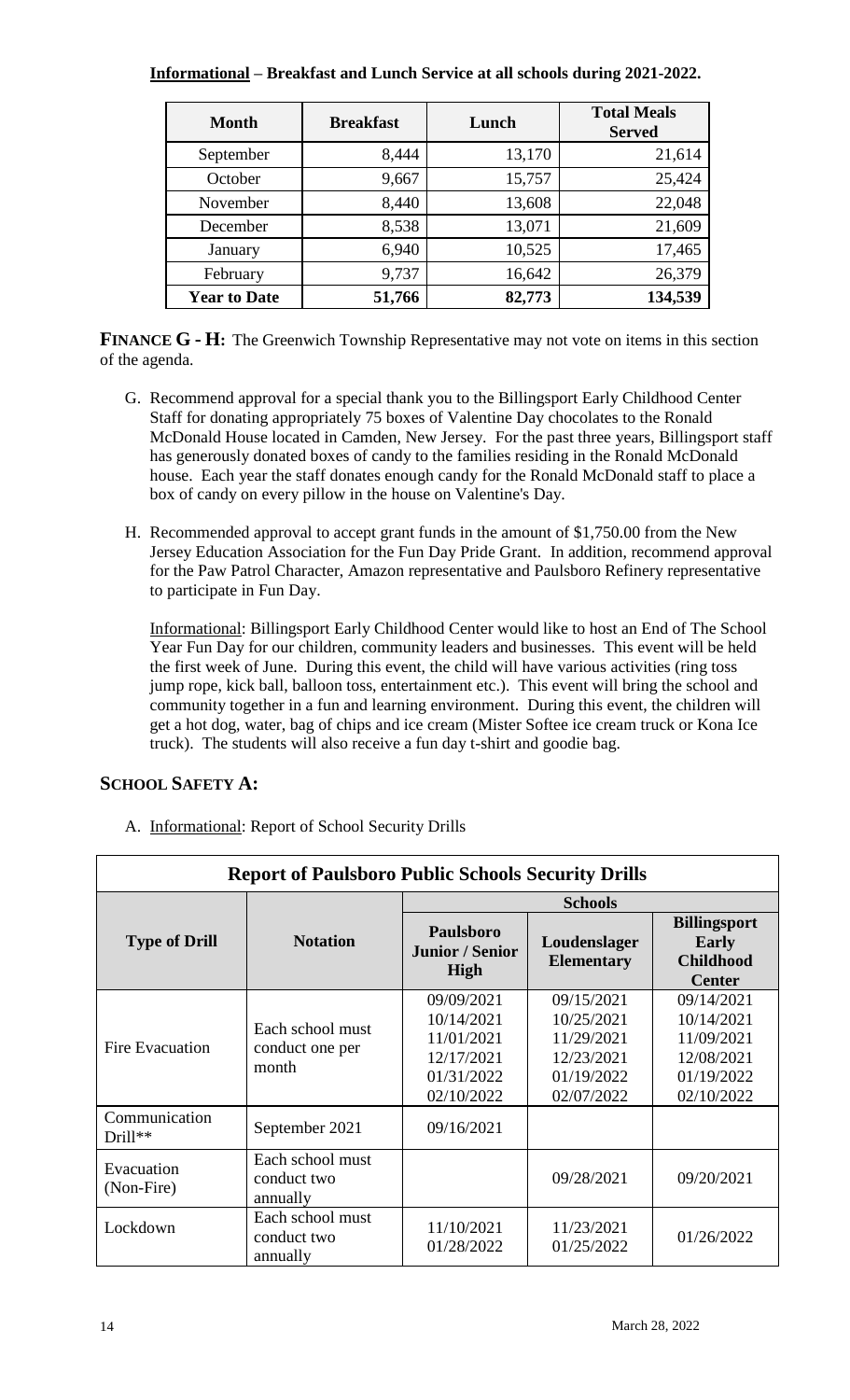| <b>Report of Paulsboro Public Schools Security Drills</b>          |                                                             |                                                                                                                                                   |                                                                                  |                                                                                  |  |
|--------------------------------------------------------------------|-------------------------------------------------------------|---------------------------------------------------------------------------------------------------------------------------------------------------|----------------------------------------------------------------------------------|----------------------------------------------------------------------------------|--|
|                                                                    |                                                             | <b>Schools</b>                                                                                                                                    |                                                                                  |                                                                                  |  |
| <b>Type of Drill</b>                                               | <b>Notation</b>                                             | Paulsboro<br><b>Junior / Senior</b><br><b>High</b>                                                                                                | Loudenslager<br><b>Elementary</b>                                                | <b>Billingsport</b><br><b>Early</b><br><b>Childhood</b><br><b>Center</b>         |  |
| <b>Bomb Threat</b>                                                 | Each school must<br>conduct two<br>annually                 |                                                                                                                                                   |                                                                                  | 11/17/2021                                                                       |  |
| <b>Active Shooter</b>                                              | Each school must<br>conduct two<br>annually                 | 02/24/2022                                                                                                                                        | 02/22/2022                                                                       | 12/16/2021<br>02/23/2022                                                         |  |
| Shelter In Place<br>(Secure Classroom)                             | Each school must<br>conduct two<br>annually                 | 10/28/2021<br>12/02/2021                                                                                                                          | 10/18/2021<br>12/18/2021                                                         | 10/15/2021                                                                       |  |
|                                                                    |                                                             | <b>Other Drills</b>                                                                                                                               |                                                                                  |                                                                                  |  |
| <b>Bus Evacuation</b>                                              | <b>School District</b><br>(Annually)                        | (P7) 11/18/2021<br>(P5) 11/17/2021                                                                                                                |                                                                                  |                                                                                  |  |
| <b>Bus Evacuation</b>                                              | <b>School Routes</b><br>(2 Annually)                        | (P7)<br>Bankbridge<br>Elementary<br>09/21/2021<br>(P8)<br>Bankbridge<br>Regional<br>10/04/2021<br>(P7)<br>Bankbridge<br>Dev. Center<br>09/21/2021 |                                                                                  |                                                                                  |  |
| Test of Emergency<br>Communication<br>System                       | Not required but<br>conducted as an<br>extra safety measure |                                                                                                                                                   |                                                                                  |                                                                                  |  |
| <b>AED</b> (Automated<br><b>External Defibrillators)</b><br>$\ast$ | Not required but<br>conducted as an<br>extra safety measure | 09/30/2021<br>10/22/2021<br>11/23/2021<br>12/21/2021<br>01/27/2022<br>02/01/2022                                                                  | 09/30/2021<br>10/22/2021<br>11/23/2021<br>12/21/2021<br>01/27/2022<br>02/28/2022 | 09/30/2021<br>10/22/2021<br>11/23/2021<br>12/21/2021<br>01/27/2022<br>02/28/2022 |  |

**\***The Administration Building AED testing is included with the Paulsboro Junior / Senior High School.

\*\*Communication Drill is a test of the internal communications system will help identify the true capability of the school to effectively communicate on - campus emergencies

It is anticipated adjustments will be made by schools to help reduce the likelihood of virus transmission during the upcoming school year.

These will take the form of implementing practices recommended by the CDC, NJ DOH, etc. such as practicing safe social distancing, wearing face coverings, etc.